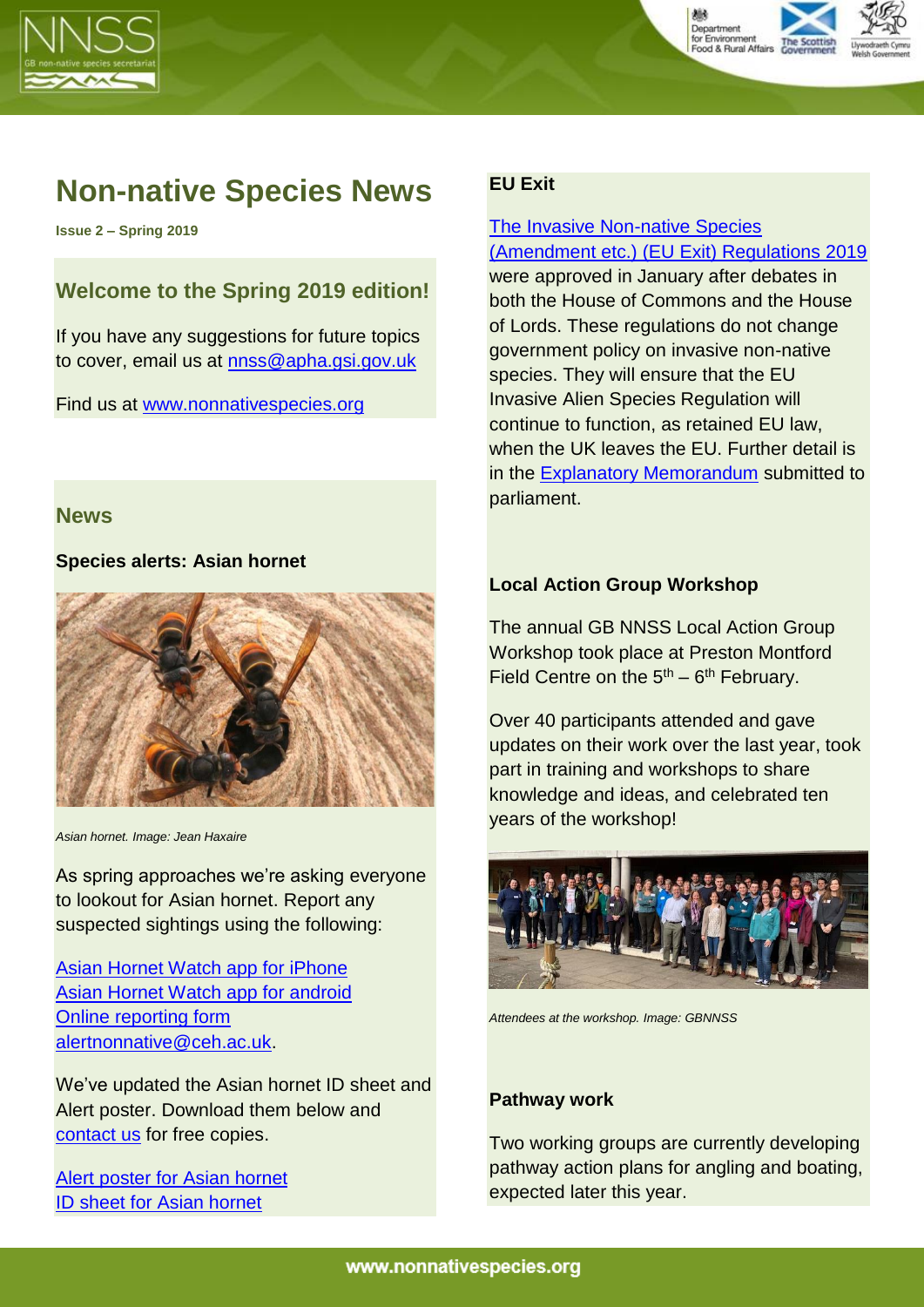



## **New non-native species newsletter for Wales**

The Wales Biodiversity Partnership [Invasive](https://www.biodiversitywales.org.uk/Invasive-Non-Native-Species-Group)  [Non-native Species Group](https://www.biodiversitywales.org.uk/Invasive-Non-Native-Species-Group) has launched its first [newsletter.](https://www.biodiversitywales.org.uk/Content/Upload/Wales%20Invasive%20Non-native%20Species%20Group%20Newsletter%201.pdf) Here you'll find the latest news, hot topics, legislation and policy updates, partner projects and events relating to INNS in Wales. The first newsletter includes articles on controlling Asian hornets, the Stitch in Time project, and the Priority Species for Action in Wales list.

**Communications** 

## **Awareness raising priorities for the next quarter (from March)**

- *Check Clean Dry*
- Asian hornet

## **Key dates**

May  $13<sup>th</sup> - 17<sup>th</sup>$ : Invasive Species Week 2019



With the warm weather (!) drawing people outdoors, help us to spread the word to recreational water users to *Check Clean Dry* equipment and clothing after leaving the water to prevent the spread of invasive aquatic species.

It's even more important to do this when travelling abroad. Look out for posters at UK ports from the end of March, part of our border biosecurity campaign.

Visit [the website](http://www.nonnativespecies.org/checkcleandry) for more information and materials, and [contact us](mailto:nnss@apha.gsi.gov.uk) for hard copies.



If you haven't already starting planning there's still plenty of time to do so!

Each day we'll be focusing on a different environment and some of the species that impact on it:

- Freshwater and riparian
- Urban
- Marine
- Woodland and bog
- Small islands

We're developing materials to help you raise awareness, due out early March. In the meantime, [find some inspiration](https://secure.fera.defra.gov.uk/nonnativespecies/downloadDocument.cfm?id=1933) for your own [activities](https://secure.fera.defra.gov.uk/nonnativespecies/downloadDocument.cfm?id=1933) here and check out our new Twitter account at [@InvasiveSp!](https://twitter.com/InvasiveSp)

Let us know what you're planning! Contact [nnss@apha.gov.uk.](mailto:nnss@apha.gov.uk)

#### **Be Plant Wise**

The *Be Plant Wise* campaign is currently undergoing an update, stay tuned for more information.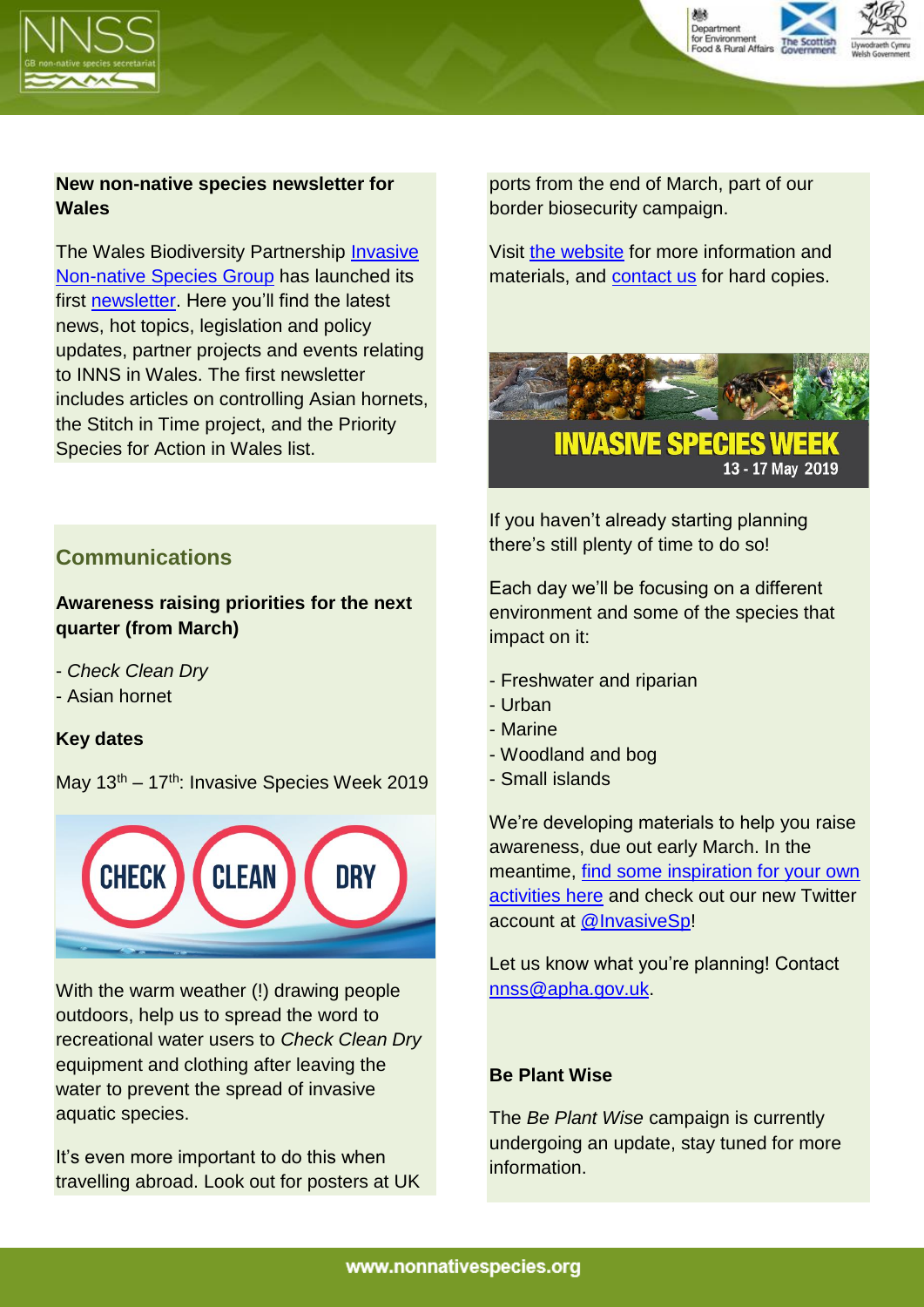



## **Projects and research**

#### **Overseas Territories Biosecurity Project**

*Jill Key, NNSS Overseas Territories Project Manager*

A horizon scanning workshop was held for Gibraltar from 21st to 24th January 2019, coordinated by the Department of the Environment, Heritage and Climate Change, and the Gibraltar Botanic Gardens.



*Delegates from the workshop. Jill Key, NNSS*

For further information on the OTs and the biosecurity project [visit the website.](http://www.nonnativespecies.org/index.cfm?sectionid=8)

## **West Cornwall National Trust Invasive Species Project**

#### *Simon Hocking, National Trust*

In West Cornwall the National Trust countryside team is controlling a wide range of invasive species at various coast and countryside sites to restore and protect a greater biodiversity as well as preventing encroachment onto neighbouring land. Without active control these invasive species have the potential to overwhelm the landscape and surrounding habitat.



*Gunnera at Porthcurno. Simon Hocking, National Trust*

The effects of climate change can facilitate the spread and establishment of many invasive species and can create new opportunities for species to become invasive. In West Cornwall due to our warmer climate and rare frosts, we find ourselves on the front line of the ever-evolving battle to control certain species that are simply too successful in outcompeting their neighbours. During the most recent cold snap in January 2019, parts of the South West were experiencing subzero temperatures while West Cornwall was a balmy 8 degrees plus. Certain species that are naturally controlled with frosts have as a result found their paradise with us. Changes in agricultural practices have meant that invasive species have increased their spread along the roadside verges in West Cornwall, with Winter Heliotrope, Montbretia, 3 cornered leek and Alexanders covering many miles of our roadside hedgerows and these quickly spread beyond the roadside onto surrounding land. West Cornwall is a landscape that has extensive mining history, this has helped some invasive species to establish as sites with mining activity can be practically challenging when managing invasive species.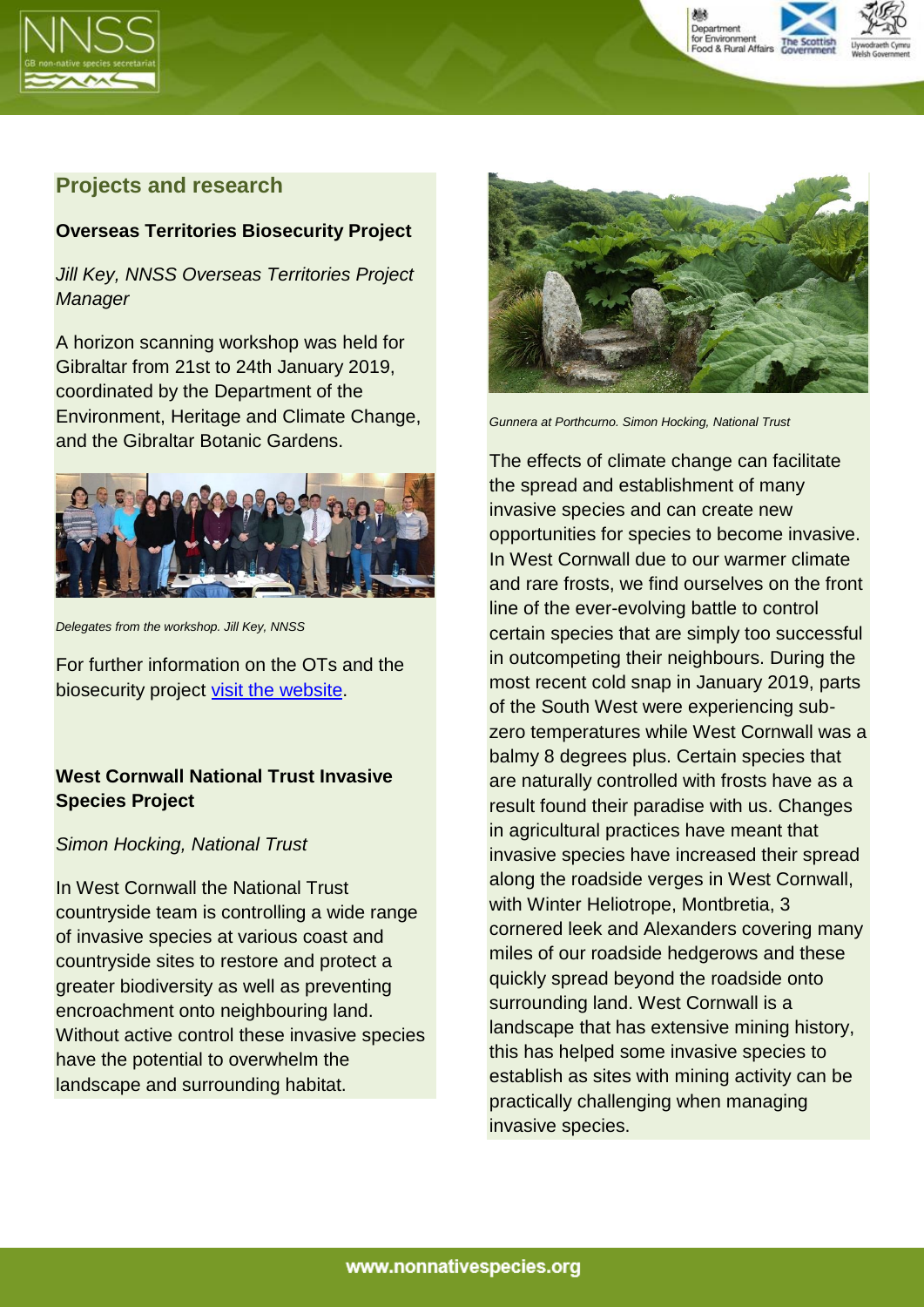





*A stand of winter heliotrope. Simon Hocking, National Trust* 

A large part of our invasive species work is focused on horizon scanning. We are starting to map all the invasive species on our properties using GIS maps so that we can produce effective species management plans to ensure that we stop invasive species from becoming established on these sites. This mapping exercise is essential due to the large amount of land we look after and the need for repeat treatments annually at different times of the year, depending on the target species for the most effective treatments.

The National Trusts Land, Outdoors and Nature strategy plans to create/restore 25,000 ha Priority Habitats by 2025. Controlling invasive species is a key part of ensuring that these targets are reached nationally, as lag phase establishing invasive species would easily overshadow positive gains made in other areas when left unmanaged in the countryside environment.

[Contact Simon](mailto:simon.hocking@nationaltrust.org.uk) for more information.

**Linkages between riparian invasive plants, hydromorphology and salmonid fish in Scottish rivers**

*[Alex Seeney, University of Stirling](mailto:alex.seeney@stir.ac.uk)*

For the past four years, I have been studying the impacts of riparian Japanese knotweed (*Fallopia japonica*) and Himalayan balsam (*Impatiens glandulifera*) on juvenile salmonid fish and freshwater and terrestrial invertebrates. Carried out at the University of Stirling, this PhD project funded by Scottish Natural Heritage aimed to quantify the effects of riparian invasive non-native plants (INNP) relative to local physicochemical variables. We used recent field survey data to quantify changes in the freshwater and terrestrial invertebrate communities of 24 low order streams in central Scotland.



*Drone photo showing a bank dominated by Himalayan balsam. Nigel Willby, University of Stirling.*

Analyses indicated that whilst greater INNP cover reduced local freshwater macroinvertebrate diversity, their effects were generally subordinate to those of physicochemical variables, though there was evidence of a legacy effect of invasion that presents a constant pressure on freshwater macroinvertebrate communities. Similarly, greater INNP cover reduced terrestrial morphospecies diversity, but also reduced abundance and increased spatial heterogeneity through loss of species at the site scale. INNP cover was found to be the strongest predictor across all assessments of terrestrial invertebrate communities. Juvenile